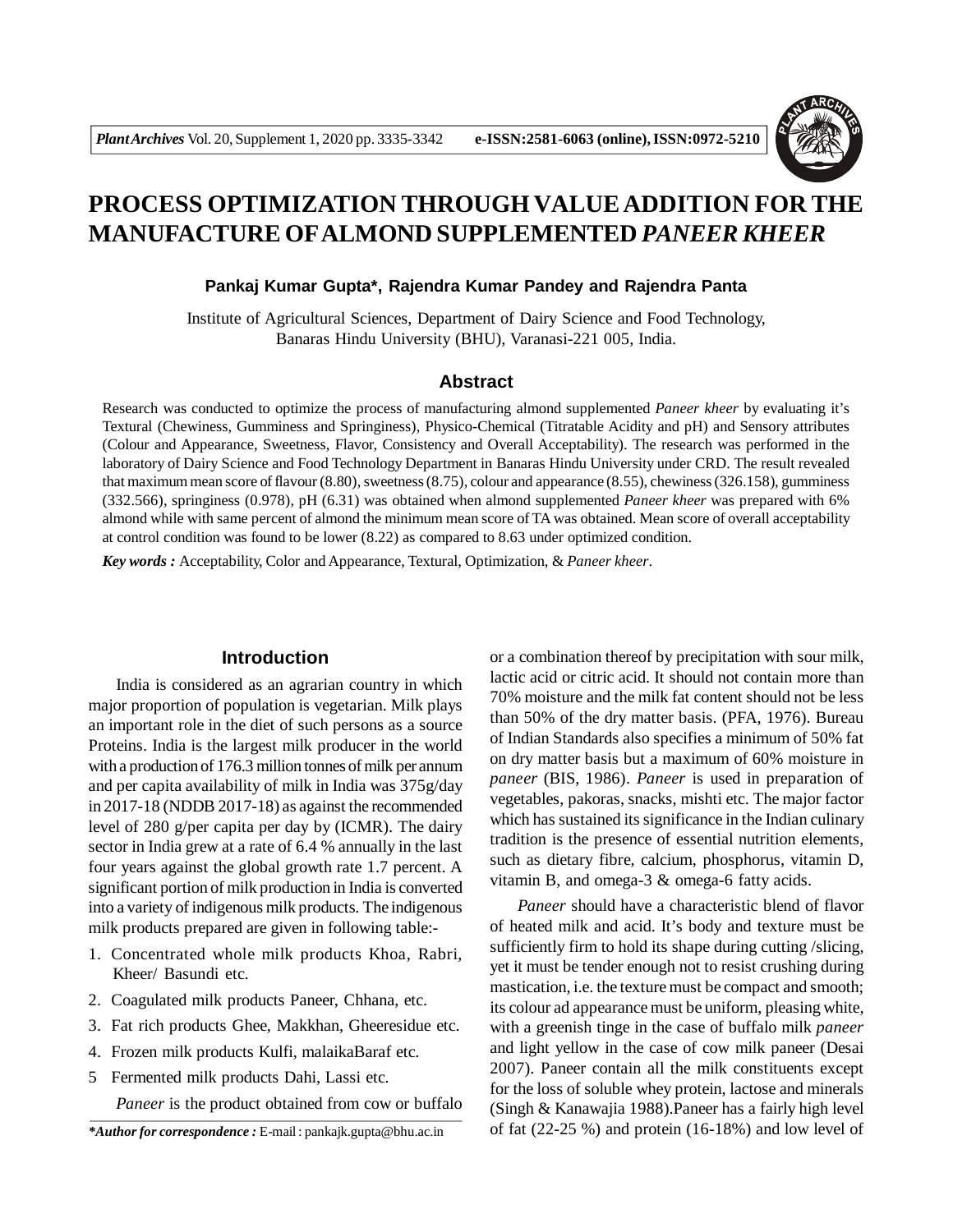lactose (2-2.7%) (Kanawajia & Singh, 1996).Cow milk *paneer* has a soft and spongy body and relatively open texture whereas, buffalo milk *paneer* has firm and spongy body and a close texture (Sindhu 1996).Homogenization of cow milk improved the yield and organoleptic score of paneer (Vishweshwaraiah and Anantakrishnan, 1985).

*Paneer* keeps well for about a day at ambient temperature and for about a week under refrigeration (7°C). The spoilage of *paneer* is mainly due to bacterial action. Successful attempts have been made to enhance the shelf life of *paneer* (Kumbhar *et al.*, 2011). According, to the report, the global *paneer* market grew at a CAGR of around 6.7% during 2010-2017 reaching a volume of 1.7 Million Metric Tons in 2017 (Research and Markets.com's).

Traditional Indian products include several innovative blends used in the preparation of different variety of milk based delicacies. Among them Kheer is one which is popular in the northwest, central and eastern part of India, and is popular as *Payasam* in the southern part.

Kheer, a cereal based particulate dairy dessert is a unique product representing dairy and food processing going hand in hand. It has been the premier milk delicacy associated with festivities and celebration from the time immemorial and it has the status of a royal treat. No feast is considered complete without kheer. *Paneer kheer* is the base material for incorporating many types of dry fruits and different medicinal materials.

Almond based *Paneer kheer* is qualitatively highly nutritious and more favorable for body health because almond's have high fat, protein, and many types of essential minerals which are play a pivotal role in the body growth and development, most importantly almond have an antioxidant quality. Almonds are a source of vitamin E, copper, magnesium, and high-quality protein; they also contain high levels of healthy unsaturated fatty acids along with high levels of bioactive molecules (such as fiber, phytosterols, vitamins, other minerals, and antioxidants), which may help prevent cardiovascular disease (Karan Gill, 2017).

#### **Objectives**

- To optimize the process of manufacturing of almond supplemented *Paneer kheer*.
- To evaluate the Textural, Chemical and Microbial quality of almond supplemented *Paneer kheer.*

#### **Materials and Methods**

The experiment was conducted in the Laboratory of Dairy Science and Food Technology, Institute of Agricultural Sciences, Banaras Hindu University,

Varanasi. All together there were 45 treatments each of which were replicated 3 times. The experimental techniques were employed as under:

### **Texture profike analysis (TPA)**

Almond supplemented *Paneer kheer* was analyzed for different textural characteristics like Gumminess, Chewiness and Springiness using a texture analyzer (Stable Micro System, Model TA-XT Plus, UK). In this experiment, a backward extrusion rig (A/BE 35 mm disc) was used as a probe. The product was subjected to compressive force by probe up to the distance of 35 mm two times. The conditions set in the texture analyzer for measuring textural properties of Almond supplemented *Paneer kheer* were as follows: Pre-Test Speed (1 mm/ s), Post-Test Speed (5mm/s), Test speed (5mm/s), Trigger force  $(5.0 \text{ g})$ , Time  $(5.0 \text{ s})$ . For each evaluation, 80 g sample was used during texture analysis. Temperature of samples during textural analysis was maintained at  $25^{\circ}$ C.

### **Physico-chemical parameter**

#### **pH**

The pH of almond supplemented *Paneer kheer* was determined as per procedure given in Manual in Dairy Chemistry, ICAR (1972) by using SYSTRONICS  $\mu$  pH system 361.

#### **Titratable acidity**

Acidity was measured by titrating 10 g of sample against 0.1N NaOH using phenolphthalein indicator and expressed in terms of percent lactic acid as per the method described in IS:1479 (Part I) 1981.

#### **Sensory evaluation**

Sensory evaluation of Almond supplemented *Paneer kheer* was done on the basis of organoleptic tests by a meritorious panel of five judges of Department of Dairy Science and Food Technology, Institute of Agricultural Sciences, Banaras Hindu University, Varanasi. Samples were given code nos. to avoid bias opinion and individuality. The judges evaluated the samples taking in the consideration of Sweetness, Flavour, Colour and Appearance, Sweetness and overall acceptability of almond supplemented *Paneer kheer*. (IS 8140 – 1976)

# **Results and Discussion**

Physico-chemical (Titratable Acidity and pH), textural profile analysis or texture analysis (Chewiness, Gumminess and Springiness) and Sensory attributes (Colour and Appearance, Sweetness, Flavor, Consistency and Overall Acceptability) of *Paneer kheer* were studied and the results pertaining to all the above characteristics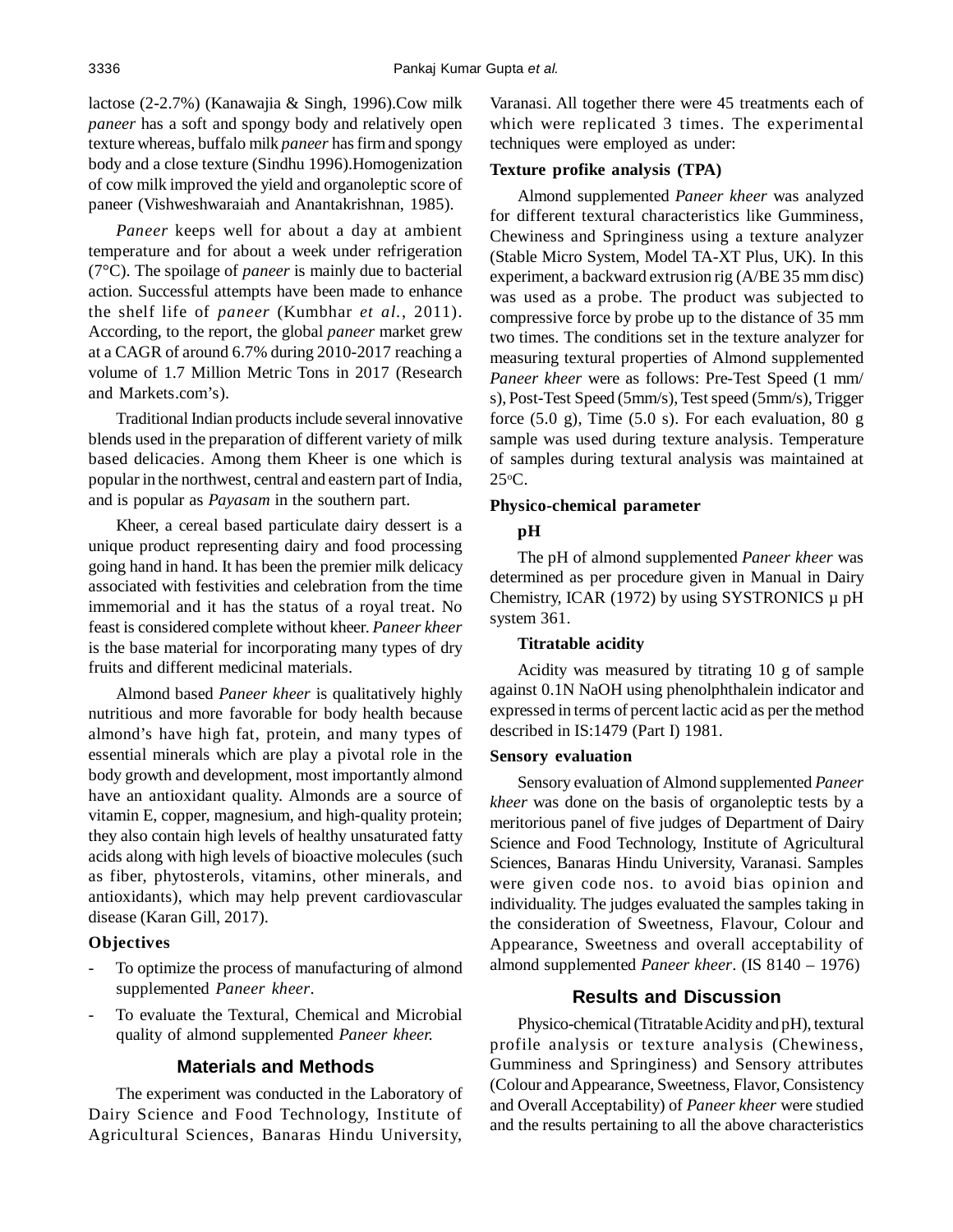have been presented in this chapter with suitable table and statistical analysis under following major sub heading.

### **Treatment details**

Forty-five different combinations of almond supplemented *Paneer kheer* have been manufactured by different ratio of almond, milk *paneer* and sugar.

(Note: A×B×C = A×M×S = Almond × Milk *Paneer* ratio  $\times$  Sugar)

The detailed of the prepared combinations were as follows:

### **Flavour**

Interactional effect of almond, milk *paneer* and sugar on flavour of the almond supplemented *Paneer kheer*

Treatment combinations of Almond, Milk *Panee r*and Sugar significantly influenced the flavour of almond supplemented *Paneer kheer*. The flavour score (8.80) has been obtained with  $A_3B_2C_2$  combination which was statistically highly significance (P<0.01). The minimum mean score of flavour (7.50) was obtained with different combinations of Almond, milk *paneer* and sugars were also found significant. The maximum mean score (8.75) was found in different combinations of control *Paneer kheer* sample. The standard error means SE (m) of Almond, Milk *Paneer ratio* and Sugar combinations were 0.050. The critical difference of the combinations obtained was 0.142. This value proves the significance of the  $(A_3B_2C_2)$  combinations.

### **Sweetness**

Interactional effect of almond, milk *paneer ratio* and sugar on sweetness of almond supplemented *Paneer kheer*

The treatment combinations of almond, milk *paneer ratio* and sugar levels significantly influenced the sweetness of almond supplemented *Paneer kheer*. The maximum sweetness score (8.75) has been obtained with  $(A_3B_2C_2)$  which was statistically significance level of  $(p<0.05)$ . The minimum mean score of sweetness (7.50) was obtained with different treatment combinations of almond, milk *paneer ratio* and sugar levels. The maximum mean score (8.65) was found in different combinations of control *Paneer kheer* sample. The standard error (m) of almond, milk *paneer ratio* and sugar levels combinations were 0.090. The critical difference of these three different combinations was not obtained.

### **Colour & Appearance**

**Interactional effect of almond, milk** *paneer ratio* **and sugar levels on colour & appearance of almond**

#### **supplemented** *Paneer kheer*

The treatment combinations of almond, milk *paneer ratio* and sugar levels significantly impact on the colour and appearance of almond supplemented *Paneer kheer*. The best score of colour and appearance (8.55) have been obtained with  $A_3M_2S_2$  which statistically significant and also A×B×C was found significant. The significance levels is  $(p<0.05)$ . The minimum mean score (7.75) was obtained with different combinations of almond, milk *paneer ratio* and sugar levels. The maximum mean score (8.70) was found in different combinations of control *Paneer kheer* sample. This result concurs with the findings of Chetana *et al.,* 2004.

### **Consistency**

# **Interactional effect of almond levels milk** *paneer ratio* **and sugar levels on consistency of almond supplemented** *Paneer kheer*

The treatment combinations of almond, milk *paneer ratio* and sugar levels significantly influenced on the consistency of almond supplemented *Paneer kheer*. The maximum score of consistency (8.75) has been obtained with  $A_3M_2S_2$  which was statistically significant with A×B×C. the significance level of the combinations less than 0.0001 which was found highly significant while, the minimum mean score (7.75) was found in among different treatment combinations. The maximum mean score (8.65) was found in different combinations of control *Paneer kheer* sample. The Standard Error SE (m) of almond, milk *paneer ratio and sugar* level combinations were found 0.041, the Critical Difference C. D. value of among significant treatment combinations obtained were 0.115.

#### **Overall acceptability**

# **Interactional effect of almond levels milk** *paneer ratio and sugar* **levels on overall acceptability of almond supplemented** *Paneer kheer*

Treatment combinations of almond, milk *paneer ratio and* sugar levels significantly impact on the overall acceptability of almond supplemented *Paneer kheer*. The appropriate score was awarded on overall acceptability (8.73) has been obtained with  $A_3M_2S_2$  which was statistically significant with AXBXC. The significance level is  $0.0001$ , which is less than the  $(p<0.05)$  significance level. The minimum score (7.75) obtained with different combinations of almond, milk *paneer ratio and sugar* levels were also found significant. The maximum mean score (8.68) was found in different combinations of control *Paneer kheer* sample. The standard Error SE (m) of combinations was 0.040, whereas Critical Difference C.D. value of the combinations was found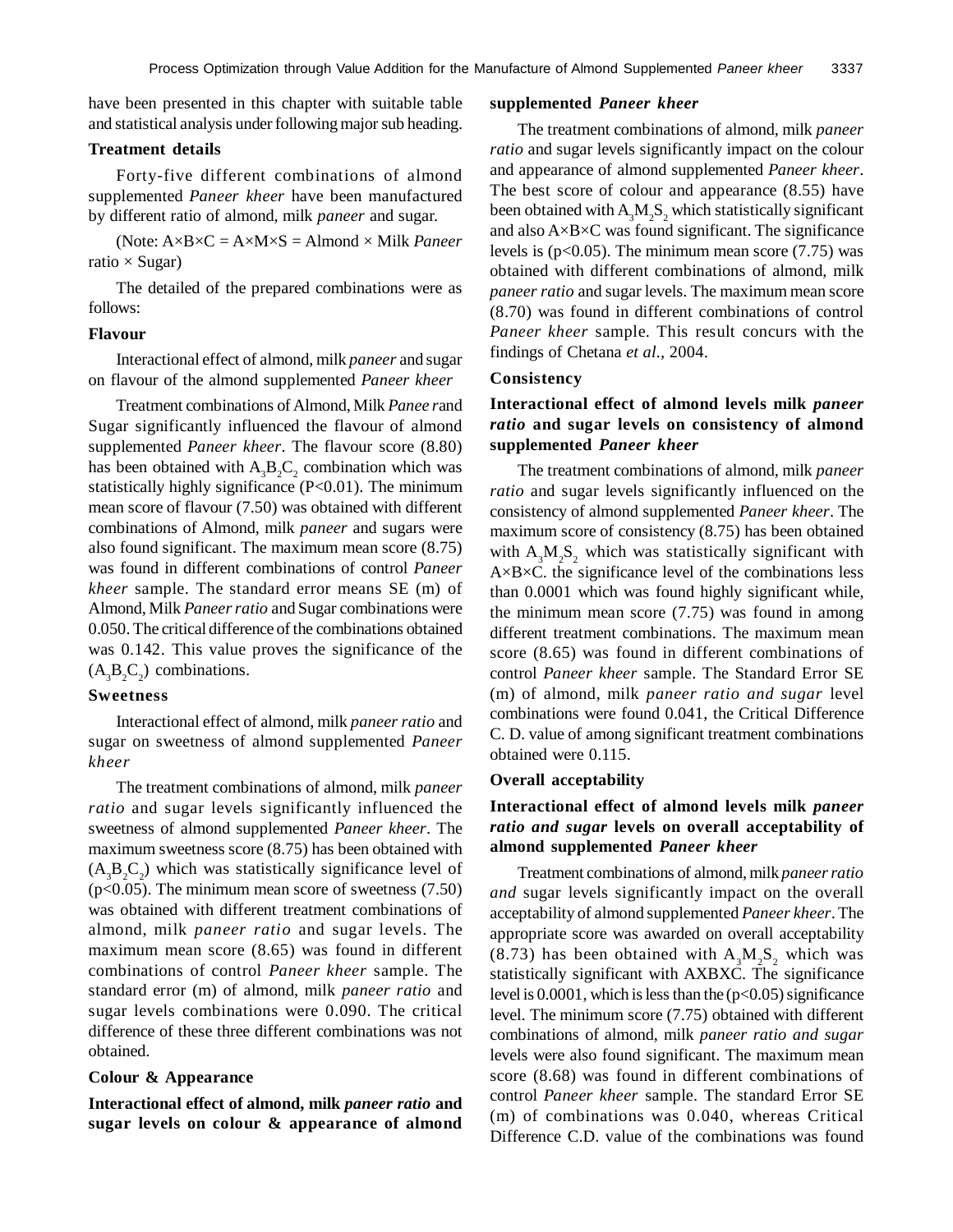| <b>Treatment</b> | <b>Descriptions</b>                                                                                                      |
|------------------|--------------------------------------------------------------------------------------------------------------------------|
|                  | A0M1S1 Represent control Paneer kheer prepared from almond 0 % milk paneer ratio (850:150g) and sugar 2 %                |
|                  | A0M1S2 Represent control Paneer kheer prepared from almond 0% milk paneer ratio (850:150g) and sugar 2 %                 |
|                  | A0M1S3 Represent control Paneer kheer prepared from almond 0% milk kheer ratio (850:150g) and sugar 2%                   |
|                  | A0M2S1 Represent control Paneer kheer prepared from almond 0% milk kheer ratio (900:100g) and sugar 3 %                  |
|                  | A0M2S2 Represent control Paneer kheer prepared from almond 0% milk paneer ratio (900:100g) and sugar 3%                  |
|                  | A0M2S3 Represent control Paneer kheer prepared from almond o % milk paneer ratio (900:100g) and sugar 3 %                |
|                  | A0M3S1 Represent control Paneer kheer prepared from almond 0% milk paneer ratio (950:50g) and sugar 4 %                  |
|                  | A0M3S2 Represent control Paneer kheer prepared from almond 0% milk paneer ratio (950:50) and sugar 4 %                   |
|                  | AOM3S3 Represent control Paneer kheer prepared from almond 0% milk paneer ratio (950:50g) and sugar 4 %                  |
|                  | A1M1S1 Represent almond supplemented Paneer kheer prepared from almond 2% milk paneer ratio (850:150g) and sugar 2%      |
|                  | A1M1S2 Represent almond supplemented Paneer kheer prepared from almond 2 % milk paneer ratio (850:150g) and sugar 2%     |
|                  | A1M1S3 Represent almond supplemented Paneer kheer prepare from almond 2 % milk paneer ratio (850:150g) and sugar 2%      |
|                  | A1M2S1 Represent almond supplemented Paneer kheer prepared from almond 2 % milk paneer ratio (900:100g) and sugar 3%     |
|                  | A1M2S2 Represent almond supplemented Paneer kheer prepared from almond 2 % milk paneer ratio (900:100g) and sugar 3%     |
|                  | A1M2S3 Represent almond supplemented Paneer kheer prepared from almond 2 % milk paneer ratio (900:100g) and sugar 3%     |
|                  | A1M3S1 Represent almond supplemented Paneer kheer prepared from almond 2 milk paneer ratio (950:50g) and sugar 4%        |
|                  | A1M3S2 Represent almond supplemented Paneer kheer prepared from almond 2 % milk paneer ratio n (950:50g) and sugar 4%    |
|                  | A1M3S3 Represent almond supplemented Paneer kheer prepared from almond 2 % milk paneer ratio (950:50g) and sugar 4%      |
|                  | A2M1S1 Represent almond supplemented Paneer kheer prepared from almond 4 % milk paneer ratio (850:150g) and sugar 2%     |
|                  | A2M1S2 Represent almond supplemented Paneer kheer prepared from almond 4 % milk paneer ratio (850:150g) and sugar 2%     |
|                  | A2M1S3 Represent almond supplemented Paneer kheer prepared from almond 4 % milk paneer ratio (850:150g) and sugar 2%     |
|                  | A2M2S1 Represent almond supplemented Paneer kheer prepared from almond 4 % milk paneer ratio (900:100g) and sugar 2%     |
|                  | A2M2S2 Represent almond supplemented Paneer kheer prepared from almond 4 % milk paneer ratio (900:100g) and sugar 3%     |
|                  | A2M2S3 Represent almond supplemented Paneer kheer prepared from almond 4 % milk paneer ratio (900:100g) and sugar 3%     |
|                  | A2M3S1 Represent almond supplemented Paneer kheer prepared from almond 4 % milk paneer ratio (950:0.50g) and sugar 4%    |
|                  | A2M3S2 Represent almond supplemented Paneer kheer prepared from almond 4 % milk paneer ratio (950:0.50g) and sugar 4%    |
|                  | A2M3S3 Represent almond supplemented Paneer kheer prepared from almond 4 % milk paneer ratio (950:0.50g) and sugar 4%    |
|                  | A3M1S1 Represent almond supplemented p[aneer kheer prepared from almond 6 % milk paneer ratio (850:150g) and sugar 2%    |
|                  | A3M1S2 Represent almond supplemented Paneer kheer prepared from almond 6 % milk paneer ratio (850:150g) and sugar 2%     |
|                  | A3M1S3 Represent almond supplemented Paneer kheer prepared from almond 6 % milk paneer ratio (850:150) and sugar 2%      |
|                  | A3M2S1 Represent almond supplemented Paneer kheer prepared from almond 6 % milk paneer ratio (900:100g) and sugar 3%     |
|                  | A3M2S2 Represented almond supplemented paneerprepared from almond 6 % milk paneer ratio (900:100g) and sugar 3 %         |
|                  | A3M2S3 Represent almond supplemented Paneer kheer prepared from almond 6% milk paneer ratio (900:100g)                   |
|                  | A3M3S1 Represent almond supplemented Paneer kheer prepared from almond 6 % milk paneer ratio (950:0.50g) and sugar 4 %   |
|                  | A3M3S2 Represent almond supplemented Paneer kheer prepared from almond 6 % milk paneer ratio (950:0.50g) and sugar 4 %   |
|                  | A3M3S3 Represent almond supplemented Paneer kheer prepared from almond 6% milk paneer ratio (950:0.50g) and sugar 4%     |
|                  | A4M1S1   Represent almond supplemented Paneer kheer prepared from almond 8 % milk sugar ratio (850:150g) and sugar 2 %   |
|                  | A4M1S2 Represent almond supplemented Paneer kheer prepared from almond 8 % milk paneer ratio (850:150g) and sugar 2 %    |
|                  | A4M1S3 Represent almond supplemented paneerprepared from almond 8 % milk paneer ratio (850:150g) and sugar 2 %           |
| A4M2S1           | Repre3sent almond supplemented Paneer kheer prepared from almond 8 % milk paneer ratio (900:100g) and sugar 3%           |
|                  | A4M2S2 Represent almond supplemented Paneer kheer prepared from almond 8 % milk paneer ratio (900:100g) and sugar 3 %    |
|                  | A4M2S3 Represent almond supplemented Paneer kheer prepared from almond 8 % milk paneer ratio (900:100) and sugar 3 %     |
|                  | A4M3S1 Represent almond supplemented paneere kheer prepared from Paneer kheer ratio (950:0.50g) and sugar 4 %            |
|                  | A4M3S2 Represent almond supplemented Paneer kheer prepared from almond 8 % milk paneer ratio (950:0.50g) and sugar 4 %   |
|                  | A4M3S3   Represent almond supplemented Paneer kheer prepared from almond 8 % milk paneer ratio (950:0.50g) and sugar 4 % |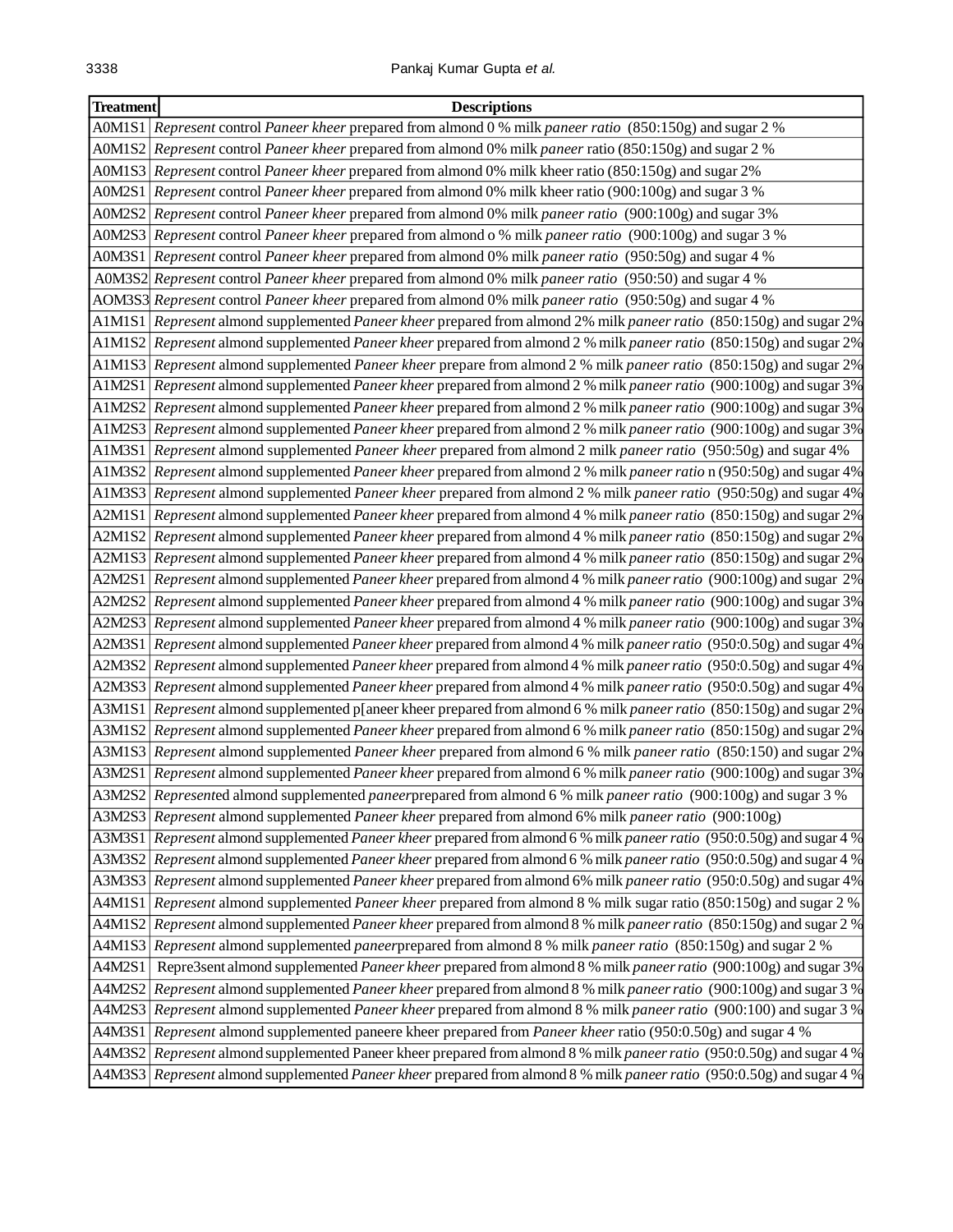|                   |                    |                   |                     | Variables Sensory Attributes on 9 point hedonic scale |          | Fexture Profile Analysis (TPA)Physico-Chem |                 |                         |      |               |           |             |      |       |
|-------------------|--------------------|-------------------|---------------------|-------------------------------------------------------|----------|--------------------------------------------|-----------------|-------------------------|------|---------------|-----------|-------------|------|-------|
| ŠΣ                | Attribu.           | Alm.(%)           | ලි<br>$\frac{1}{2}$ | Sugar(%)                                              | Flavor   | <b>Sweetness</b>                           | Col.& App.      | Consistency             | E    | Chewiness     | Gumminess | Springiness | TA%  | 意     |
| Ŧ                 | <b>A0M1S</b>       | $\circ$           | 850:150             | $\mathcal{L}$                                         | 8.25     | 8.35                                       | $85$            | $\overline{81}$         | 8.26 | 71.964        | 71318     | 0.904       | 0.44 | 5.93  |
| $\mathbf{\Omega}$ | A0M1S2             | $\circ$           | 850:150             | $\mathbf{C}$                                          | $\infty$ | 83                                         | 8.25            | 8.25                    | 82   | <b>70.044</b> | 70.995    | 0.915       | 0.41 | 5.95  |
| $\epsilon$        | A0M1S3             | $\circ$           | 850:150             | $\mathbf{\Omega}$                                     | 8.35     | 8.32                                       | 82              | 83                      | 8.30 | 65.888        | 71.307    | 0.895       | 0.36 | 5.91  |
| 4                 | A0M2S              | $\circ$           | 900:100             | $\omega$                                              | 8.25     | 8.25                                       | $\overline{81}$ | 84                      | 8.25 | 66.489        | 71.205    | 0.818       | 0.33 | 5.95  |
| n                 | A0M2S2             | 0                 | 900:100             | $\epsilon$                                            | 8.75     | 8.65                                       | 87              | 8.65                    | 8.68 | 70.508        | 71.671    | 0.985       | 0.28 | 6.3s0 |
| $\circ$           | A0M2S3             | 0                 | 900:100             | $\omega$                                              | 8.6      | 84                                         | 8.34            | 85                      | 8.46 | 69.402        | 70.028    | 0.898       | 0.32 | 624   |
| <u>L</u>          | <b>A0M3S</b>       | 0                 | 950:050             | 4                                                     | 85       | 85                                         | 84              | 85                      | 8.48 | 67.701        | 71,410    | 0.901       | 0.36 | 6.16  |
| $\infty$          | A0M3S2             | $\circ$           | 950:050             | 4                                                     | $\infty$ | 8.25                                       | 7.75            | $\infty$                | 8.00 | 69914         | 71.315    | 0.925       | 0.34 | 5.93  |
| $\circ$           | A0M3S3             | 0                 | 950:050             | 4                                                     | 75       | $\infty$                                   | 75              | 7.8                     | 7.69 | 69.511        | 71.015    | 0.932       | 0.32 | 5.95  |
| $\mathbf{Q}$      | <b>A1M1S</b>       | $\mathbf{\Omega}$ | 850:150             | $\mathbf{\Omega}$                                     | 8.15     | 8.00                                       | 8.00            | 8.00                    | 8.04 | 91.079        | 110.101   | 0302        | 0.36 | 5.93  |
| ᆖ                 | A1M1S <sub>2</sub> | $\mathcal{L}$     | 850:150             | N                                                     | 8.30     | 8.10                                       | 8.25            | 8.20                    | 8.21 | 93.255        | 110.008   | 0314        | 0.39 | 5.92  |
| $\overline{5}$    | A1M1S3             | $\mathbf{\sim}$   | 850:150             | $\mathcal{C}$                                         | 8.40     | 8.27                                       | 8.40            | 8.40                    | 8.36 | 101.677       | 110.028   | 0306        | 0.34 | 5.91  |
| $\Xi$             | A1M2S              | $\sim$            | 900:100             | $\omega$                                              | 8.50     | 8.40                                       | 8.50            | 8.50                    | 8.44 | 106.177       | 109.225   | 0315        | 0.38 | 5.95  |
| 彑                 | A1M2S2             | $\mathbf{\sim}$   | 900:100             | $\epsilon$                                            | 8.30     | 8.30                                       | 8.50            | 8.40                    | 8.35 | 108.386       | 110.855   | 0326        | 0.34 | 5.94  |
| 5                 | A1M2S3             | $\mathcal{L}$     | 900:100             | $\epsilon$                                            | 8.20     | 8.15                                       | 8.43            | 8.25                    | 8.24 | 106525        | 110.104   | 0312        | 0.32 | 5.97  |
| $\overline{9}$    | A1M3S              | $\mathbf{\Omega}$ | 950:050             | 4                                                     | 8.03     | 8.00                                       | 8.20            | $\overline{\mathbf{8}}$ | 8.09 | 107.158       | 109.209   | 0301        | 0.35 | 5.93  |
| E                 | A1M3S2             | $\mathbf{\Omega}$ | 950:050             | 4                                                     | 7.90     | 7.85                                       | $8.00$          | 8.00                    | 8.00 | 108.118       | 109.858   | 0315        | 0.33 | 5.94  |
| $\overline{8}$    | A1M3S3             | $\mathbf{\Omega}$ | 950:050             | 4                                                     | 7.75     | 7.75                                       | 7.75            | 7.80                    | 7.76 | 108.025       | 109.878   | 0318        | 0.36 | 5.90  |
| $\overline{5}$    | <b>A2M1S</b>       | 4                 | 850:150             | $\mathcal{C}$                                         | 7.90     | 8.00                                       | 8.00            | 7.90                    | 7.95 | 105525        | 214.159   | 0.621       | 0.35 | 5.93  |
| ର                 | A2M1S2             | 4                 | 850:150             | $\mathbf{\Omega}$                                     | 8.00     | 8.10                                       | 8.15            | 8.20                    | 8.11 | 209505        | 220.724   | 0.631       | 0.39 | 5.93  |
| ਨ                 | A2M1S3             | 4                 | 850:150             | $\mathbf{\Omega}$                                     | 8.30     | 8.25                                       | 8.25            | 8.35                    | 8.29 | 213.605       | 219.569   | 0.632       | 0.37 | 5.92  |
| $\beta$           | <b>A2M2S</b>       | 4                 | 900:100             | $\epsilon$                                            | 8.40     | 8.50                                       | 8.40            | 8.55                    | 8.46 | 212.212       | 219.101   | 0.630       | 0.33 | 5.93  |
| $\omega$          | A2M2S2             | 4                 | 900:100             | $\omega$                                              | 8.50     | 8.45                                       | 8.60            | 8.65                    | 8.53 | 214.772       | 221.711   | 0652        | 0.32 | 5.97  |
| R                 | A2M2S3             | 4                 | 900:100             | $\omega$                                              | 8.55     | 8.55                                       | 8.65            | 8.50                    | 8.45 | 212.886       | 219.811   | 0.614       | 0.33 | 5.93  |
| $\beta$           | A2M3S1             | 4                 | 950:050             | 4                                                     | 8.60     | 8.40                                       | 8.40            | 8.40                    | 8.45 | 213565        | 218.987   | 0.645       | 0.35 | 5.91  |
| $\aleph$          | A2M3S2             | 4                 | 950:050             | 4                                                     | 8.65     | 8.25                                       | 8.20            | 8.30                    | 8.35 | 214.015       | 220.006   | 0.590       | 0.34 | 5.92  |
| F                 | A2M3S3             | 4                 | 950:050             | 4                                                     | 8.60     | 8.20                                       | 8.00            | 8.10                    | 8.23 | 216.015       | 218.018   | 0.602       | 0.31 | 5.93  |
| $\infty$          | <b>A3M1S</b>       | ৩                 | 850:150             | $\mathbf{\sim}$                                       | 8.35     | 8.35                                       | 8.30            | 8.35                    | 8.35 | 267.446       | 324.656   | 0.906       | 0.36 | 5.93  |
| $\mathcal{B}$     | A3M1S2             | ७                 | 850:150             | $\mathcal{C}$                                         | 8.40     | 8.45                                       | 8.40            | 8.45                    | 8.43 | 317.444       | 327.675   | 0.904       | 0.30 | 6.00  |
| ଛ                 | A3MIS3             | ७                 | 850:150             | N                                                     | 8.50     | 8.50                                       | 8.50            | 8.60                    | 8.49 | 317528        | 321.787   | 0.955       | 0.31 | 6.00  |
| $\Xi$             | A3M2S              | ৩                 | 900:100             | ω                                                     | 8.55     | 8.60                                       | 8.60            | 8.68                    | 8.56 | 318585        | 324.444   | 0.926       | 0.34 | 6.14  |
| $\mathcal{C}$     | A3M2S2             | $\circ$           | 900:100             | $\omega$                                              | 8.80     | 8.75                                       | 8.80            | 8.75                    | 8.73 | 326.158       | 332.566   | 0.978       | 0.28 | 630   |

Experimental runs and actual values for factors used for control and optimized almond supplemented Paneer kheer Experimental runs and actual values for factors used for control and optimized almond supplemented *Paneer kheer* *Contd.....*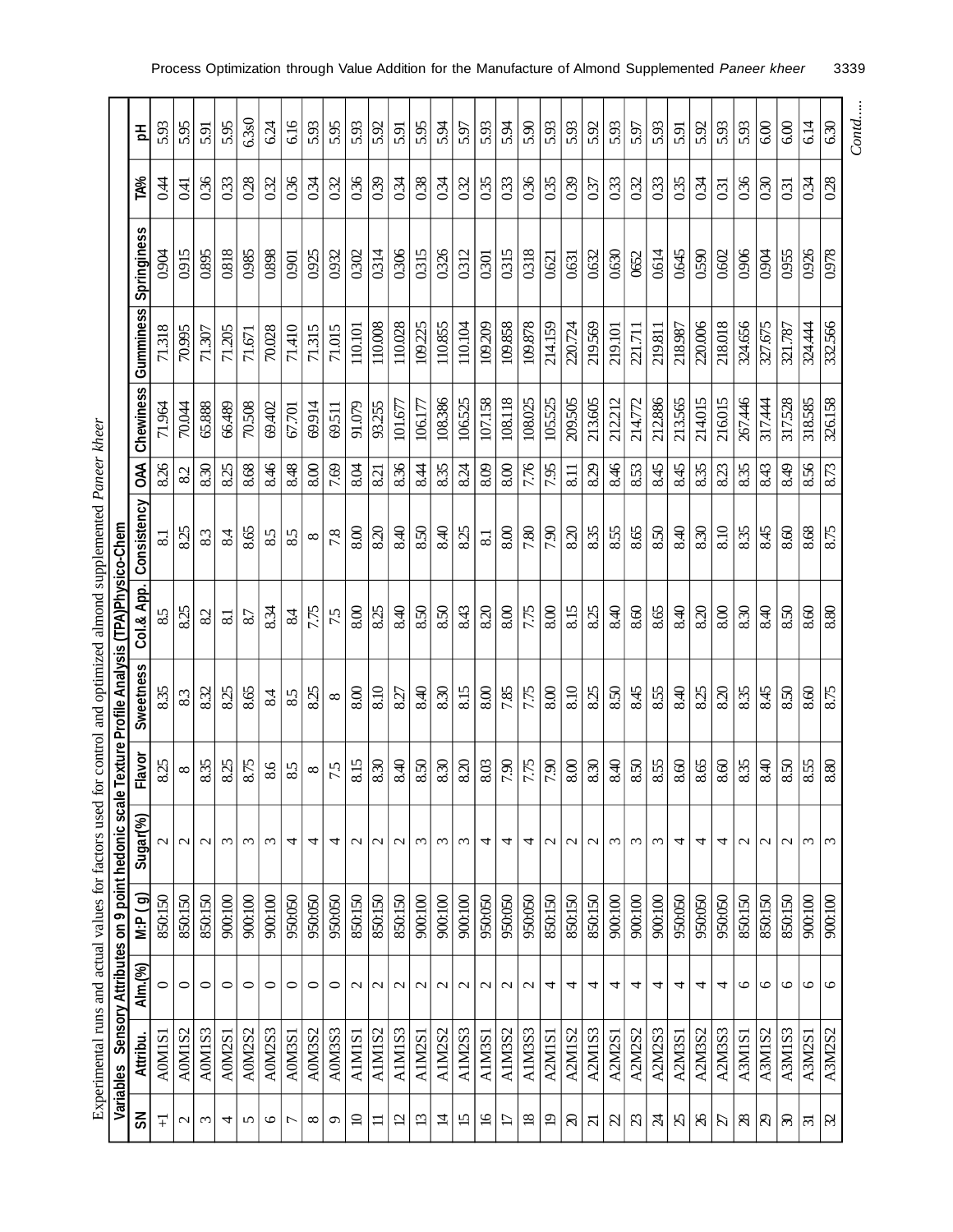| Contd                     |                          |                          |                |               |                                                    |                             |                 |                        |            |                  |                    |                     |                 |       |
|---------------------------|--------------------------|--------------------------|----------------|---------------|----------------------------------------------------|-----------------------------|-----------------|------------------------|------------|------------------|--------------------|---------------------|-----------------|-------|
| ຣັ                        | Attribu.                 | Alm.(%)                  | M:P (g)        | Sugar(%)      | Flavor                                             | sweetness                   |                 | Col.& App. Consistency | <b>BAN</b> | <b>Chewiness</b> | Gumminess          | Springiness         | <b>TA%</b>      | 공     |
| 33                        | A3M2S3                   | 6                        | 900:100        | $\epsilon$    | 8.60                                               | 8.60                        | 8.63            | 8.60                   | 8.59       | 326.948          | 322.456            | 0.936               | 0.34            | 5.98  |
| z                         | A3M3S1                   | $\circ$                  | 950:050        | 4             | 8.55                                               | 8.50                        | 8.50            | 8.50                   | 8.51       | 317.985          | 324.846            | 0.925               | $\overline{03}$ | 5.93  |
| 35                        | A3M3S2                   | $\circ$                  | 950:050        | 4             | 8.45                                               | 8.40                        | 8.40            | 8.40                   | 8.41       | 316583           | 317.846            | 0.913               | 0.37            | 5.95  |
| $\mathcal{L}$             | A3M3S3                   | $\circ$                  | 950:050        | 4             | 8.35                                               | 8.25                        | 8.25            | 830                    | 8.28       | 317.659          | 324.448            | 0.922               | 0.30            | 5.98  |
| $\mathcal{L}$             | A4M1S1                   | $\infty$                 | 850:150        | $\mathcal{L}$ | 8.25                                               | 8.23                        | 7.93            | 8.20                   | 8.14       | 308.456          | 312.466            | 0.910               | 0.34            | 5.94  |
| 38                        | A4M1S2                   | ∞                        | 850:150        | $\mathbf 2$   | 8.20                                               | 8.25                        | 8.03            | 8.10                   | 8.14       | 322.448          | 316559             | 0.943               | $\overline{03}$ | 5.93  |
| $\mathcal{E}$             | A4M1S3                   | ${}^{\circ}$             | 850:150        | $\mathcal{L}$ | 8.15                                               | 8.22                        | 8.20            | 8.05                   | 8.16       | 319945           | 439.444            | 865                 | 0.35            | 5.98  |
| ₽                         | A4M2S1                   | $^{\circ}$               | 900:100        | $\epsilon$    | 8.05                                               | 8.10                        | 8.15            | 8.00                   | 8.08       | 321.258          | 319.444            | 0.864               | 0.31            | 5.95  |
| $\pm$                     | A4M2S2                   | $\infty$                 | 900:100        | ξ             | 8.00                                               | 8.10                        | 8.10            | 8.00                   | 8.05       | 312.544          | 320,422            | 0.898               | 0.37            | 534   |
| $\overline{a}$            | A4M2S3                   | ∞                        | 900:100        | $\epsilon$    | 7.90                                               | 8.05                        | 8.00            | 7.90                   | 7.96       | 319.444          | 318.489            | 0.810               | 0.32            | 5.34  |
| 43                        | A4M3S1                   | ∞                        | 950;050        | 4             | 7.70                                               | 8.00                        | 8.00            | 7.80                   | 7.86       | 314.589          | 320259             | 0.887               | 0.3             | 5.92  |
| $\ddot{4}$                | A4M3S2                   | $\infty$                 | 950:050        | 4             | 7.60                                               | 7.75                        | 7.80            | 7.60                   | 7.69       | 320.456          | 314.495            | 0.810               | 0.35            | 5.94  |
| $\overline{4}$            | A4M3S3                   | ∞                        | 950:050        | 4             | 7.50                                               | 7.50                        | 7.75            | 7.50                   | 7.61       | 319.005          | 313.058            | 0.843               | 0.29            | 6.10  |
| SL(m)                     | $\blacktriangleleft$     | $\mathbf I$              | $\mathbf{I}$   |               | 0.017                                              | 0.030                       | 0.018           | 0.014                  | 0.013      | 1576             | 0.192              | 0.004               | 0.008           | 0.008 |
| Σ                         | $\mathbf{I}$             | $\mathbf I$              | $\mathbf{I}$   | 0.013         | 0.023                                              | 0.014                       | 0.011           | 0.010                  | 1.221      | 0.149            | 0.003              | 0.006               | 0.006           |       |
| <b>AxM</b>                | L.                       |                          | $\blacksquare$ | 0.029         | 0.052                                              | 0.031                       | 0.024           | 0.023                  | 2.731      | 0332             | 0.008              | 0.013               | 0.013           |       |
| $\boldsymbol{\mathsf{v}}$ | $\blacksquare$           | I.                       | $\blacksquare$ | 0.013         | 0.023                                              | 0.014                       | 0.011           | 0.010                  | 1221       | 0.149            | 0.003              | 0.006               | 0.006           |       |
| AxS                       | $\mathbf{I}$             | $\mathbf{I}$             | $\mathbf{I}$   | 0.029         | 0.052                                              | 0.031                       | 0.024           | 0.023                  | 2.731      | 0332             | 0.008              | 0.013               | 0.013           |       |
| <b>M<sub>xS</sub></b>     | $\overline{\phantom{a}}$ | $\overline{\phantom{a}}$ | $\blacksquare$ | 0.022         | 0.040                                              | 0.024                       | 0.018           | 0.018                  | 2.115      | 0257             | 0.006              | 0.010               | 0.010           |       |
| AxMxS                     | J.                       | $\blacksquare$           | $\blacksquare$ | 0.050         | 0.090                                              | 0.053                       | 0.041           | 0.040                  | 4.729      | 0.576            | 0.013              | 0.023               | 0.023           |       |
| G.                        | ⋖                        |                          | $\blacksquare$ |               | 0.047                                              | 0.086                       | 0.051           | 0.038                  | 0.038      | 4.430            | 0.539              | 0.012               | 0.021           | 0.021 |
| $\geq$                    | J.                       | $\mathbf{I}$             | $\mathbf{I}$   | 0.037         | 0.066                                              | 0.039                       | 0.030           | 0.029                  | 3.431      | 0.418            | N/A                | 0.016               | 0.017           |       |
| AxM                       | J.                       | $\blacksquare$           | $\blacksquare$ | 0.082         | 0.149                                              | 0.088                       | 0.066           | 0.066                  | 7.673      | 0.934            | 0.021              | 0.037               | 0.037           |       |
| S                         | J.                       | I.                       | $\blacksquare$ | 0.037         | 0.066                                              | 0.039                       | 0.030           | 0.029                  | 3.431      | 0.418            | 0.010              | $\sum_{i=1}^{n}$    | 0.017           |       |
| AxS                       | ٠                        | I.                       | J.             | 0.082         | $\mathop{\rm N}\nolimits\!\mathop{\rm A}\nolimits$ | 0.088                       | 0.066           | 0.066                  | N/A        | 0934             | 0.021              | $\sum_{\mathbf{X}}$ | 0.037           |       |
| M <sub>x</sub> S          | п.                       | 1                        | $\mathbf{I}$   | 0.064         | 0.011                                              | 0.068                       | 0.051           | 0.051                  | 5.943      | 0.724            | 0.016              | $\sum_{i=1}^{n}$    | 0.029           |       |
| AxMxS                     |                          | $\mathbf I$              | $\mathbf{I}$   | 0.142         | $\mathop{\mathsf{N}}\nolimits$                     | $\frac{52000}{\frac{1}{2}}$ | $\frac{115}{1}$ | $\overline{0.114}$     | 13.290     | 1.618            | $\overline{0.037}$ | N/A                 | 0.064           |       |

3340 Pankaj Kumar Gupta *et al.*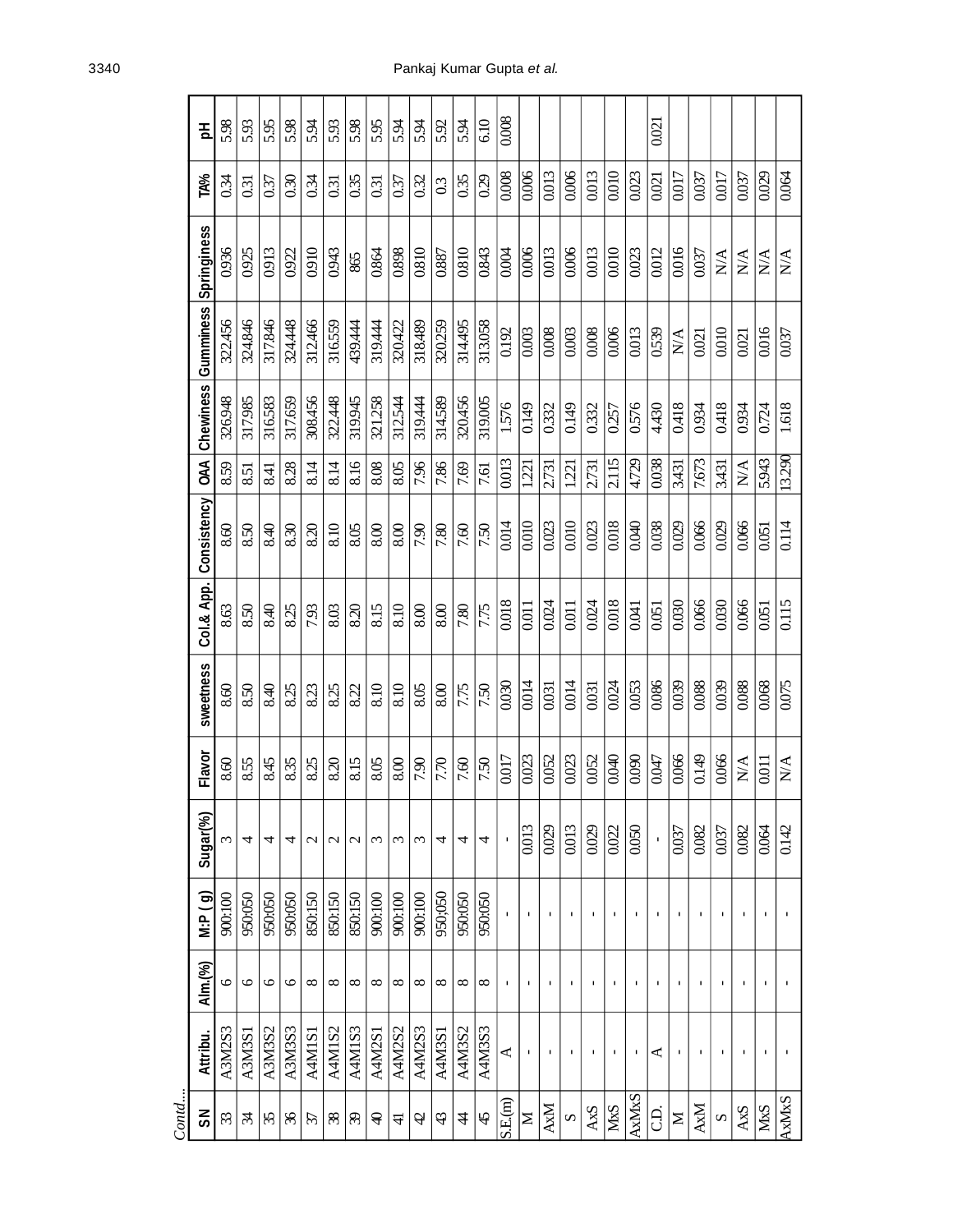0.114. similar results were also found by Biswas *et al.,* (2002) and Jenkins *et al.,* (2002).

### **Chewiness**

# **Interactional effect of almond levels, milk** *paneer ratio and sugar* **levels on chewiness of almond supplemented** *Paneer kheer*

All the treatment combinations of almond, milk *paneer ratio and sugar* levels were found significant except AXC combinations. The best chewiness score (326.158) has been obtained  $A_3M_2S_2$  significant with AXBXC. Significance level was 0.00047 which is less than the significance levels of 0.01. The minimum mean chewiness score of (70.888) was obtained with different treatment combinations of almond, milk *paneer ratio and sugar* levels was found also significance. The maximum mean score (70.508) was found in different combinations of control *Paneer kheer* sample.

#### **Gumminess**

# **Interactional effect of almond, milk** *paneer ratio and sugar* **levels on gumminess of almond supplemented** *Paneer kheer*

The treatment combinations of almond, milk *paneer ratio and sugar* were significantly effect on gumminess of control *Paneer kheer* and almond supplemented *Paneer kheer*. The best score of gumminess (332.566) has been obtained with  $A_3M_2C_2$  combination was statistically significant with AXBXC. The significance level is 0.0000, which is less than 0.01 significance levels. The minimum mean score (109.209) of gumminess was obtained with different combinations of almond, milk *paneer ratio and sugar* levels were also found significant. The maximum and minimum mean score of control *Paneer kheer* was found significant.

#### **Springiness**

# **Interactional effect of almond, milk** *paneer ratio and sugar* **levels on springiness of almond supplemented** *Paneer kheer*

Treatment combinations of almond milk *paneer ratio and sugar* levels significantly influenced on springiness of almond supplemented *Paneer kheer*. The best value of springiness (0.978) has been obtained with  $A_3M_3C_2$ statistically significant. all the data was found statistically significant except AXB. The significance levels of this combination are 0.0001, which has less than 0.01 significance levels. The minimum mean score (0.301) was found in different combinations of almond, mil *paneer ratio and sugar* levels.. The maximum and minimum mean score of control *Paneer kheer* was found significant.

### **Titratable acidity (TA)**

# **Interactional effect of different almond, milk** *paneer ratio and sugar* **levels on Titratable acidity of almond supplemented** *Paneer kheer*

Treatment combinations of almond, milk *paneer ratio and sugar* levels of almond supplemented *Paneer kheer* significantly influenced on TA of interaction AXB only, not other interaction data. The best score of TA (0.28) in the combination of  $A_3M_2C_2$ .

### **pH**

# **Interactional effect of almond, milk** *paneer ratio and sugar* **levels on pH of almond supplemented** *Paneer kheer*

Treatment combinations of almond milk *paneer ratio and sugar* levels significantly influenced the pH of almond supplemented *Paneer kheer*. The best score of pH (6.31) has been obtained with  $A_3M_2C_2$  combination which was statistically found significant with AXBXC. Significance level was 0.0001, which were less than of 0.01 % level of significance. The minimum mean score (5.91) was obtained at different treatment combinations of almond, milk *paneer ratio and sugar* levels. The maximum and minimum mean score of control *Paneer kheer* was found significant.

# **Conclusion**

The effect of different treatments was found significant for each of the parameter tested except sweetness and titratable acidity *i.e.* either physicochemical, textural and sensory. During the entire study of this research the result revealed that maximum mean score of flavour (8.80), sweetness (8.75), colour and appearance (8.55), chewiness (326.158), gumminess (332.566), springiness (0.978), pH (6.31) was obtained when almond supplemented *Paneer kheer* was prepared with 6% almond, milk *paneer ratio* (900:100g) and sugar 3 per cent. The TA of 6% almond was found scored minimum. Mean score of overall acceptability at control condition was found to be lower (8.22) as compared to 8.63 under optimized condition. While, the minimum mean score of overall acceptability of (7.61) was found in among treatment combinations.

### **Acknowledgement**

Firstly, I am grateful to my advisor Dr (Prof.) R. K. Pandey Former Head of Department of Animal Husbandry and Dairying, Institute of Agricultural Sciences, Banaras Hindu University, Varanasi. I would like to thank our lab technician Mr. Anand Singh for his continuous aid during entire research period. I would like to